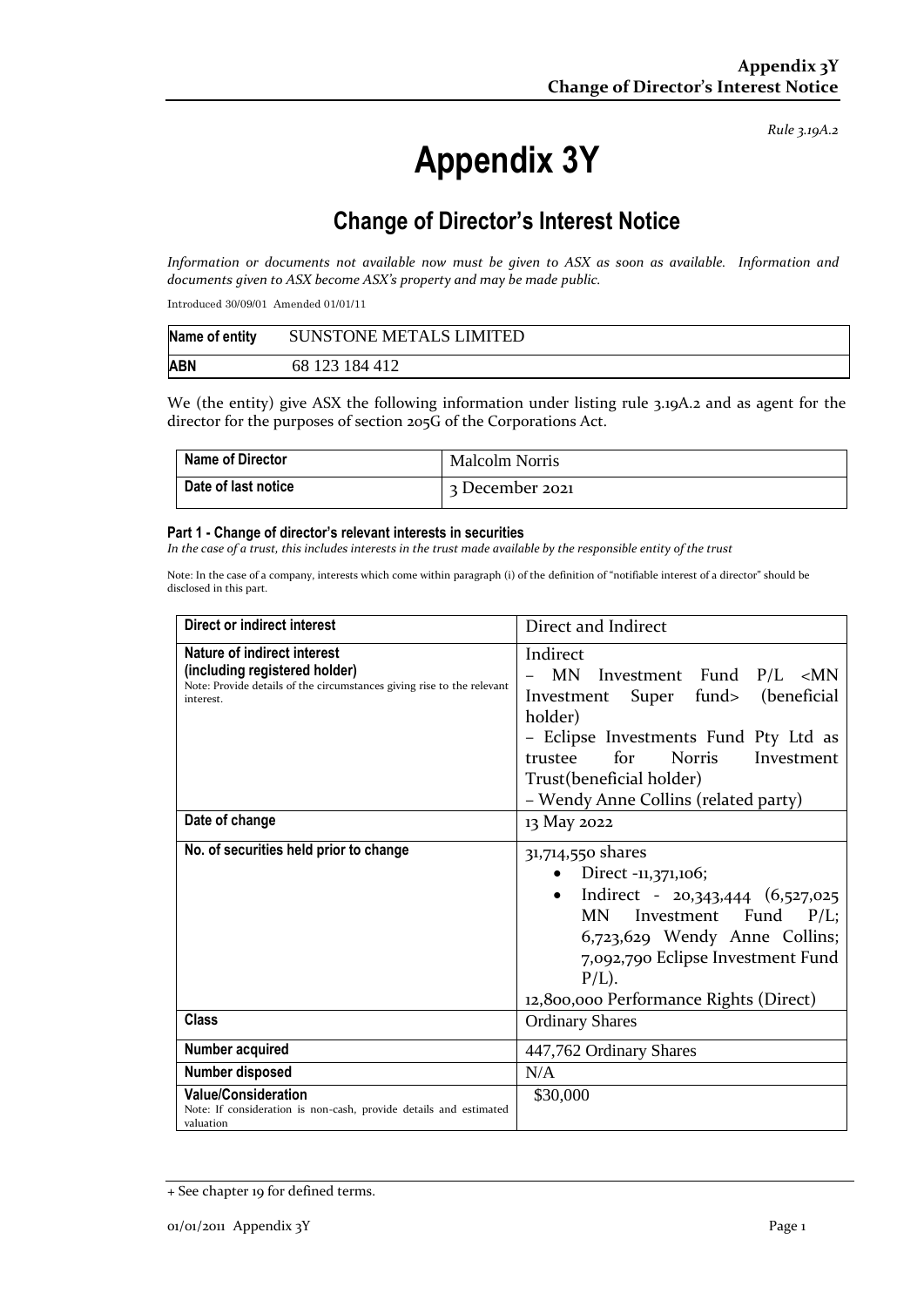| No. of securities held after change                                                                                                                                 | 32,162,312 shares<br>Direct -11,371,106;<br>Indirect - 20,791,206 (6,974,787<br>$\bullet$<br>MN Investment Fund P/L;<br>6,723,629 Wendy Anne Collins;<br>7,092,790 Eclipse Investment Fund<br>$P/L$ ).<br>12,800,000 Performance Rights (Direct) |  |
|---------------------------------------------------------------------------------------------------------------------------------------------------------------------|--------------------------------------------------------------------------------------------------------------------------------------------------------------------------------------------------------------------------------------------------|--|
| Nature of change<br>Example: on-market trade, off-market trade, exercise of options, issue<br>of securities under dividend reinvestment plan, participation in buy- | Participation in SPP at \$0.067 per share                                                                                                                                                                                                        |  |

### **Part 2 – Change of director's interests in contracts**

Note: In the case of a company, interests which come within paragraph (ii) of the definition of "notifiable interest of a director" should be disclosed in this part.

| <b>Detail of contract</b>                                                                                                                                                   | N/A |
|-----------------------------------------------------------------------------------------------------------------------------------------------------------------------------|-----|
| <b>Nature of interest</b>                                                                                                                                                   |     |
| Name of registered holder<br>(if issued securities)                                                                                                                         |     |
| Date of change                                                                                                                                                              |     |
| No. and class of securities to which<br>interest related prior to change<br>Note: Details are only required for a contract in<br>relation to which the interest has changed |     |
| Interest acquired                                                                                                                                                           |     |
| Interest disposed                                                                                                                                                           |     |
| <b>Value/Consideration</b><br>Note: If consideration is non-cash, provide details<br>and an estimated valuation                                                             |     |
| Interest after change                                                                                                                                                       |     |

### **Part 3 –** +**Closed period**

| Were the interests in the securities or contracts detailed above                                 | N <sub>0</sub> |
|--------------------------------------------------------------------------------------------------|----------------|
| traded during a <sup>+</sup> closed period where prior written clearance<br>was required?        |                |
| If so, was prior written clearance provided to allow the trade to<br>proceed during this period? | n/a            |
| If prior written clearance was provided, on what date was this<br>provided?                      | n/a            |

Date of Notification: 16 May 2022

<sup>+</sup> See chapter 19 for defined terms.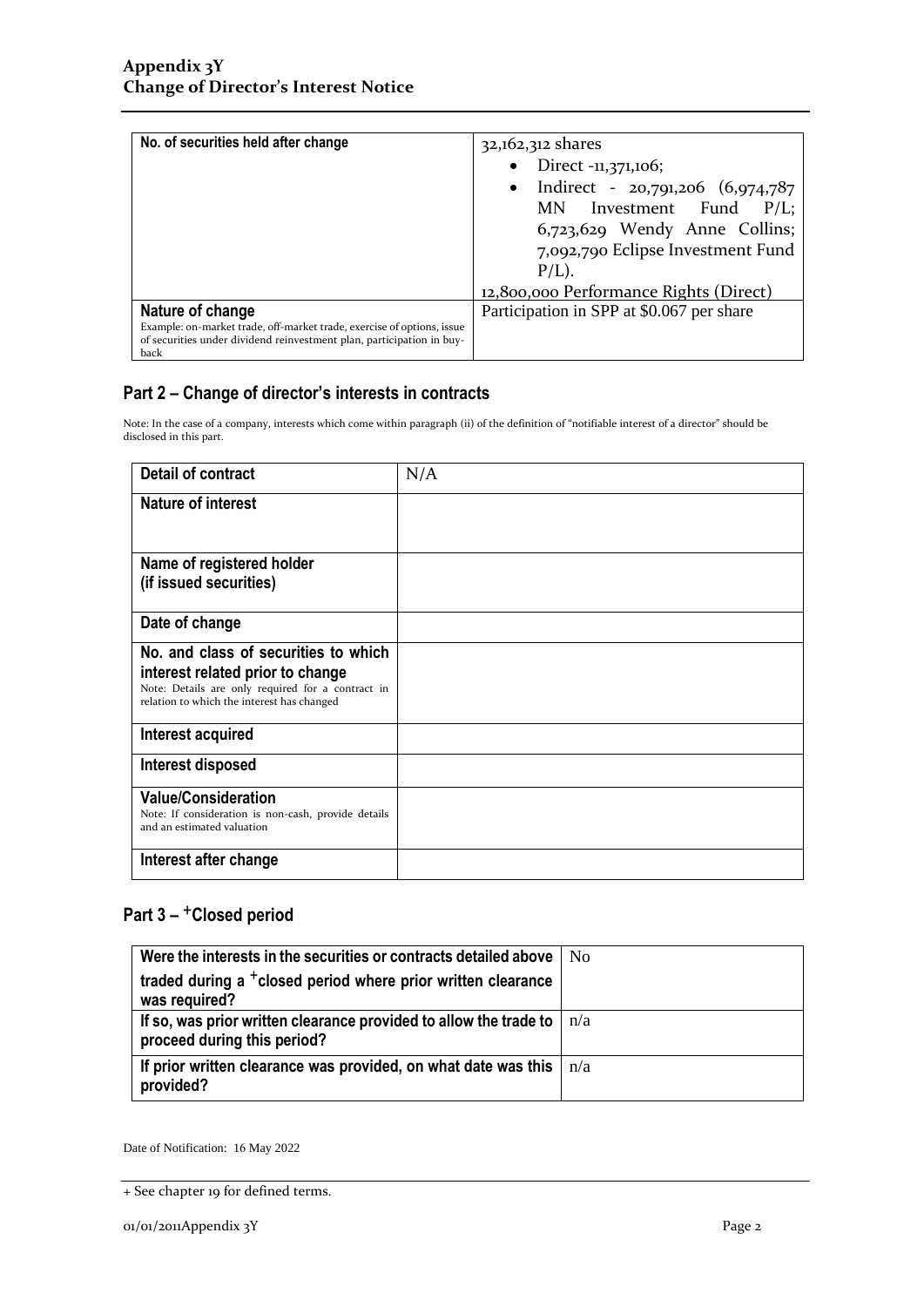*Rule 3.19A.2*

# **Appendix 3Y**

## **Change of Director's Interest Notice**

*Information or documents not available now must be given to ASX as soon as available. Information and documents given to ASX become ASX's property and may be made public.*

Introduced 30/09/01 Amended 01/01/11

| Name of entity | <b>SUNSTONE METALS LIMITED</b> |
|----------------|--------------------------------|
| <b>ABN</b>     | 68 123 184 412                 |

We (the entity) give ASX the following information under listing rule 3.19A.2 and as agent for the director for the purposes of section 205G of the Corporations Act.

| <b>Name of Director</b> | Graham Ascough  |
|-------------------------|-----------------|
| Date of last notice     | 2 November 2021 |

#### **Part 1 - Change of director's relevant interests in securities**

*In the case of a trust, this includes interests in the trust made available by the responsible entity of the trust*

Note: In the case of a company, interests which come within paragraph (i) of the definition of "notifiable interest of a director" should be disclosed in this part.

| Direct or indirect interest                                                                                                                                                 | Indirect                                                                                                                                                                |
|-----------------------------------------------------------------------------------------------------------------------------------------------------------------------------|-------------------------------------------------------------------------------------------------------------------------------------------------------------------------|
| Nature of indirect interest<br>(including registered holder)<br>Note: Provide details of the circumstances giving rise to the relevant<br>interest.                         | GL & PL Ascough <ascough superfund=""><br/>GL &amp; PL Ascough <ascough <math="" family="">A/c&gt;<br/>Director is both a trustee and a beneficiary</ascough></ascough> |
| Date of change                                                                                                                                                              | 13 May 2022                                                                                                                                                             |
| No. of securities held prior to change                                                                                                                                      | 19,417,381 shares<br>10,000,000 Unquoted Options                                                                                                                        |
| <b>Class</b>                                                                                                                                                                | <b>Ordinary Shares</b>                                                                                                                                                  |
| Number acquired                                                                                                                                                             | 447,762                                                                                                                                                                 |
| Number disposed                                                                                                                                                             | nil                                                                                                                                                                     |
| <b>Value/Consideration</b><br>Note: If consideration is non-cash, provide details and estimated<br>valuation                                                                | \$30,000                                                                                                                                                                |
| No. of securities held after change                                                                                                                                         | 19,865,143 shares<br>10,000,000 Unquoted Options                                                                                                                        |
| Nature of change<br>Example: on-market trade, off-market trade, exercise of options, issue<br>of securities under dividend reinvestment plan, participation in buy-<br>back | Participation in SPP at \$0.067 per share                                                                                                                               |

<sup>+</sup> See chapter 19 for defined terms.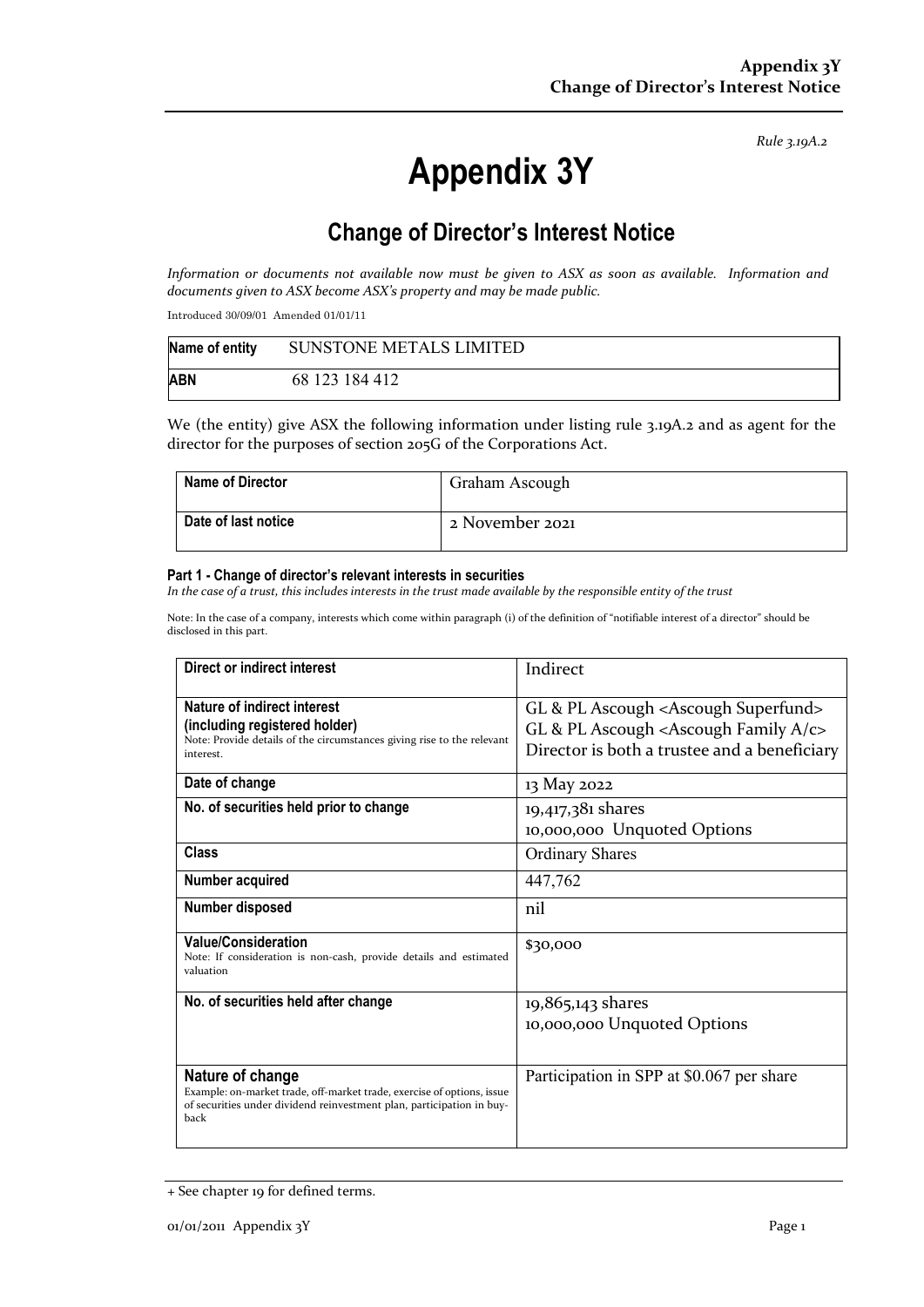### **Part 2 – Change of director's interests in contracts**

Note: In the case of a company, interests which come within paragraph (ii) of the definition of "notifiable interest of a director" should be disclosed in this part.

| <b>Detail of contract</b>                                                                                                                                                   | N/A |
|-----------------------------------------------------------------------------------------------------------------------------------------------------------------------------|-----|
| <b>Nature of interest</b>                                                                                                                                                   |     |
| Name of registered holder<br>(if issued securities)                                                                                                                         |     |
| Date of change                                                                                                                                                              |     |
| No. and class of securities to which<br>interest related prior to change<br>Note: Details are only required for a contract in<br>relation to which the interest has changed |     |
| Interest acquired                                                                                                                                                           |     |
| Interest disposed                                                                                                                                                           |     |
| <b>Value/Consideration</b><br>Note: If consideration is non-cash, provide details<br>and an estimated valuation                                                             |     |
| Interest after change                                                                                                                                                       |     |

### Part 3 - <sup>+</sup>Closed period

| Were the interests in the securities or contracts detailed above                                   | N <sub>0</sub> |
|----------------------------------------------------------------------------------------------------|----------------|
| traded during a <sup>+</sup> closed period where prior written clearance<br>was required?          |                |
| If so, was prior written clearance provided to allow the trade to  <br>proceed during this period? | n/a            |
| If prior written clearance was provided, on what date was this<br>provided?                        | n/a            |

Date of Notification: 16 May 2022

<sup>+</sup> See chapter 19 for defined terms.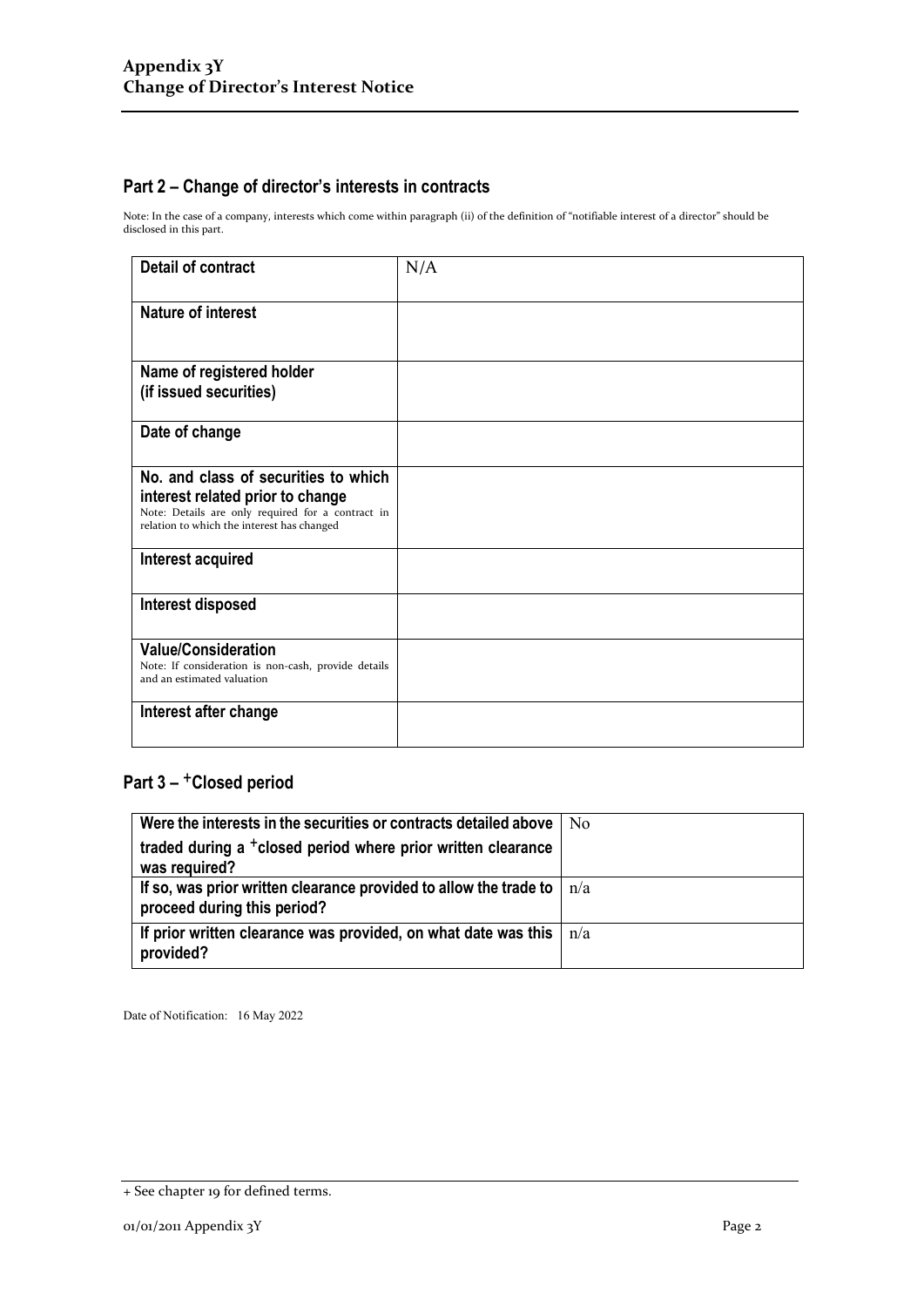*Rule 3.19A.2*

# **Appendix 3Y**

## **Change of Director's Interest Notice**

*Information or documents not available now must be given to ASX as soon as available. Information and documents given to ASX become ASX's property and may be made public.*

Introduced 30/09/01 Amended 01/01/11

| Name of entity | <b>SUNSTONE METALS LIMITED</b> |
|----------------|--------------------------------|
| <b>ABN</b>     | 68 123 184 412                 |

We (the entity) give ASX the following information under listing rule 3.19A.2 and as agent for the director for the purposes of section 205G of the Corporations Act.

| <b>Name of Director</b> | Stephen Stroud  |
|-------------------------|-----------------|
| Date of last notice     | 2 November 2021 |

#### **Part 1 - Change of director's relevant interests in securities**

*In the case of a trust, this includes interests in the trust made available by the responsible entity of the trust*

Note: In the case of a company, interests which come within paragraph (i) of the definition of "notifiable interest of a director" should be disclosed in this part.

| Direct or indirect interest                                                                                                                         | Direct and Indirect                                                                                                                                                     |  |
|-----------------------------------------------------------------------------------------------------------------------------------------------------|-------------------------------------------------------------------------------------------------------------------------------------------------------------------------|--|
| Nature of indirect interest<br>(including registered holder)<br>Note: Provide details of the circumstances giving rise to the relevant<br>interest. | Accretion Capital Pty Ltd; Accretion<br>Capital Pty Ltd <accretion a="" c="" f="" s=""><br/>(beneficial holder); Mrs Pamela Lynn<br/>Stroud (related party)</accretion> |  |
| Date of change                                                                                                                                      | 13 May 2022                                                                                                                                                             |  |
| No. of securities held prior to change                                                                                                              | $3,552,632$ shares (direct)<br>$6,052,632$ shares (indirect)<br>10,000,000 Unquoted Options                                                                             |  |
| Class                                                                                                                                               | <b>Ordinary Shares</b>                                                                                                                                                  |  |
| Number acquired                                                                                                                                     | 447,762                                                                                                                                                                 |  |
| Number disposed                                                                                                                                     | Nil                                                                                                                                                                     |  |
| <b>Value/Consideration</b><br>Note: If consideration is non-cash, provide details and estimated<br>valuation                                        | \$30,000                                                                                                                                                                |  |
| No. of securities held after change                                                                                                                 | 3,552,632 shares (direct)<br>6,500394 shares (indirect)<br>10,000,000 Unquoted Options                                                                                  |  |

<sup>+</sup> See chapter 19 for defined terms.